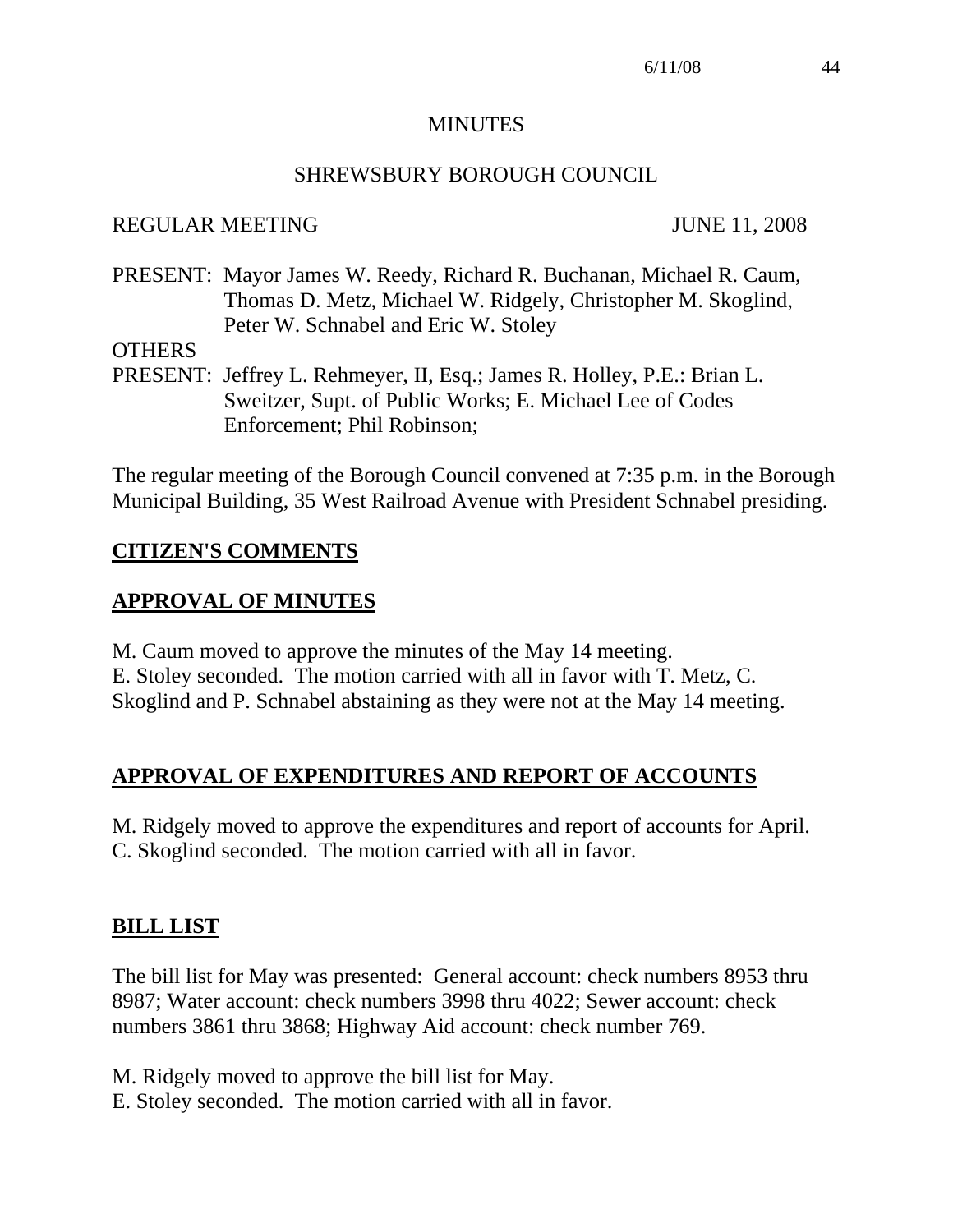## **SUBDIVISION AND LAND DEVELOPMENT BUSINESS**

### DAK Shrewsbury Commerce Center Plan – Constitution Avenue

The final plan was approved in 2004 with conditions and can now be signed. Eng. Holley reviewed the plan and the conditions are met and all fees are paid. Plan Note 27 states: "Private drive between lots number 2 and 3 will be used and maintained by the YMCA." The YMCA will be the owner of lots 2 and 3. It is noted that this is a private drive on private property and is not controlled by the Borough. It was also stated the YMCA Buildings and Grounds Committee will discuss if the private drive access should be controlled by a locked gate.

### **Southern Regional Police Report** – Richard R. Buchanan

Buck highlighted the April report. Buck reviewed the crime statistics report he prepared to compare the years 2004 and 2007. The amount of major crime was considerably greater in 2007 than in 2004, although the amount of man hours hadn't changed significantly. It was noted that in 2007, there were more commercial establishments. The Shrewsbury Square Shopping Center was built during 2004 and now the spaces at the Market Square Shopping Center are almost full. Buck reminded Council that although a considerable amount of calls were for medical reasons, it does not necessarily mean the calls required officer response time.

#### **Codes Enforcement** – E. Michael Lee

#### Grammer Indemnification Agreement

Sol. Rehmeyer prepared an indemnification agreement for a fence to be placed over a sewer right-of-way. The agreement can now be signed.

#### Parking Area Messina Townhomes(Carriage Hills)

Another small parking area will be constructed in the Township portion of Carriage Hills. Storm water will be directed to the existing area.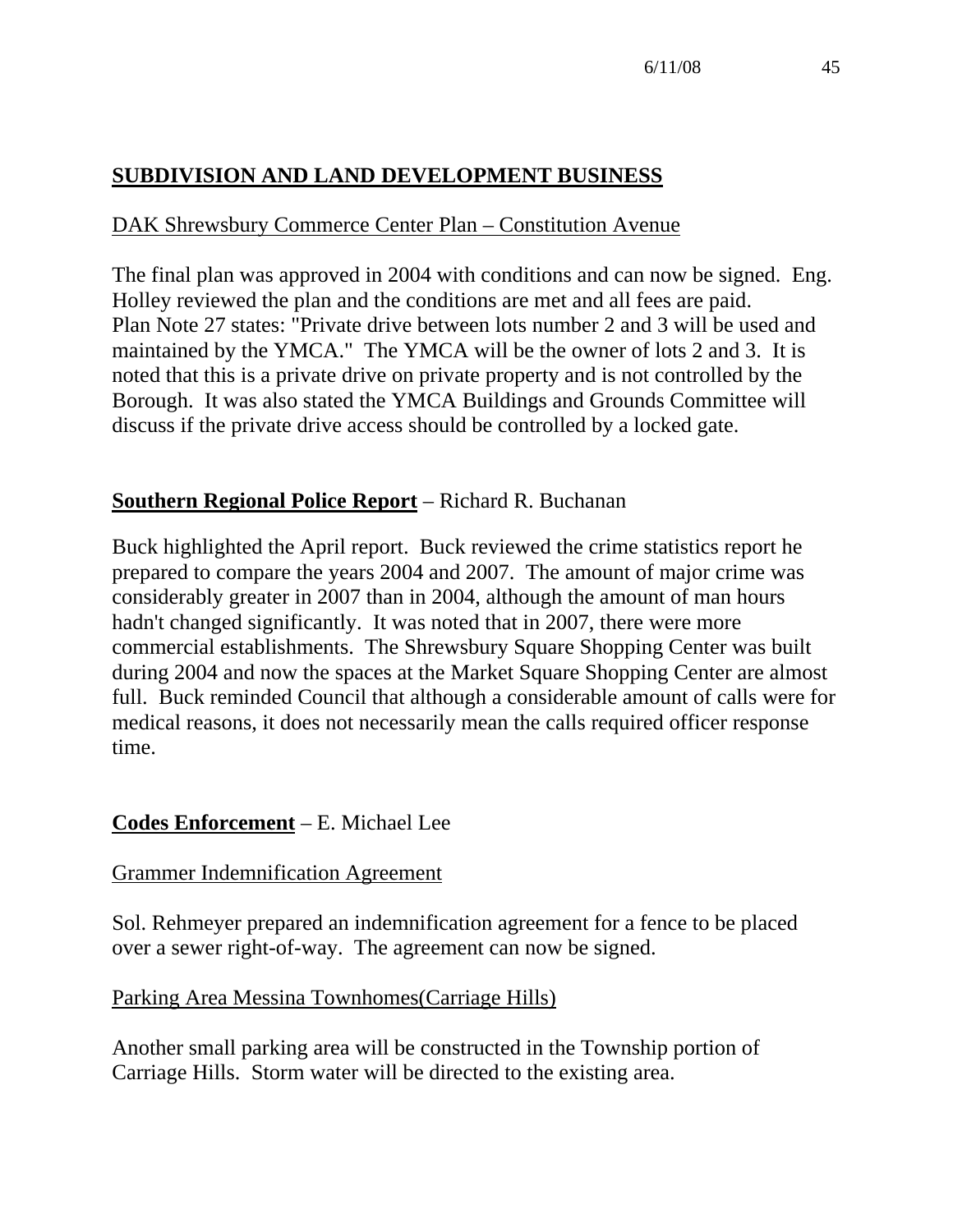### **Water & Sewer** – Richard R. Buchanan

#### 33 Valley Road Mandatory Water Connection

After S & A Homes signed the agreement to connect to the public water system, it was discovered this property has a spring as its water source. Two representatives from S & A Homes were present and were told that if the existing spring becomes contaminated, dries up or becomes unusable for any reason, that at that time, no well can be drilled and the property must be connected to the public water system using its own equipment or contractor. The offer of installation and monetary assistance by the Borough will not be applicable, as that offer was to close private wells due to possible contamination to our system, not springs.  $S \& A$  Homes plans to connect this property when Covington Ridge III starts and the existing home will be removed.

A letter will be sent to S & A Homes outlining Council's decision.

#### Westview Sewer Repair

The original Westview Drive sewer repair cost estimate was \$7,300.00. The project included manhole replacement and a section of leaking sewer pipe. After replacing the manhole and a portion of the sewer line, it was discovered the sewer line was flat and at some points was laying the wrong way. B. Sweitzer contacted R. Buchanan and it was decided to replace the entire line and a broken connection further up the line since the crew was on site and the trench was partially dug. The portion of the sewer line laying flat had several spots with infiltration leaking into the line. B. Sweitzer estimates about 7,500 gallons per day of infiltration was eliminated with this repair. The approximate costs are as follows now: Manhole 1472 replacement \$7,300.00; sewer line replacement due to pipe laying wrong way \$9,000.00; and repair of the broken connection we were not aware of \$6,000.00 with a total cost of about \$22,300.00.

B. Sweitzer said the original reason for the repair, manhole 1472 is leaking at a connection. The amount of \$7,300.00 is being withheld until the repair is made. Sol. Rehmeyer was asked to prepare a letter to DeTraglia Contractors stating the Borough's stance regarding repair and payment.

R. Buchanan moved to approve the overage in repairs due to unforeseen problems that were found during excavation with the total being \$22,300.00.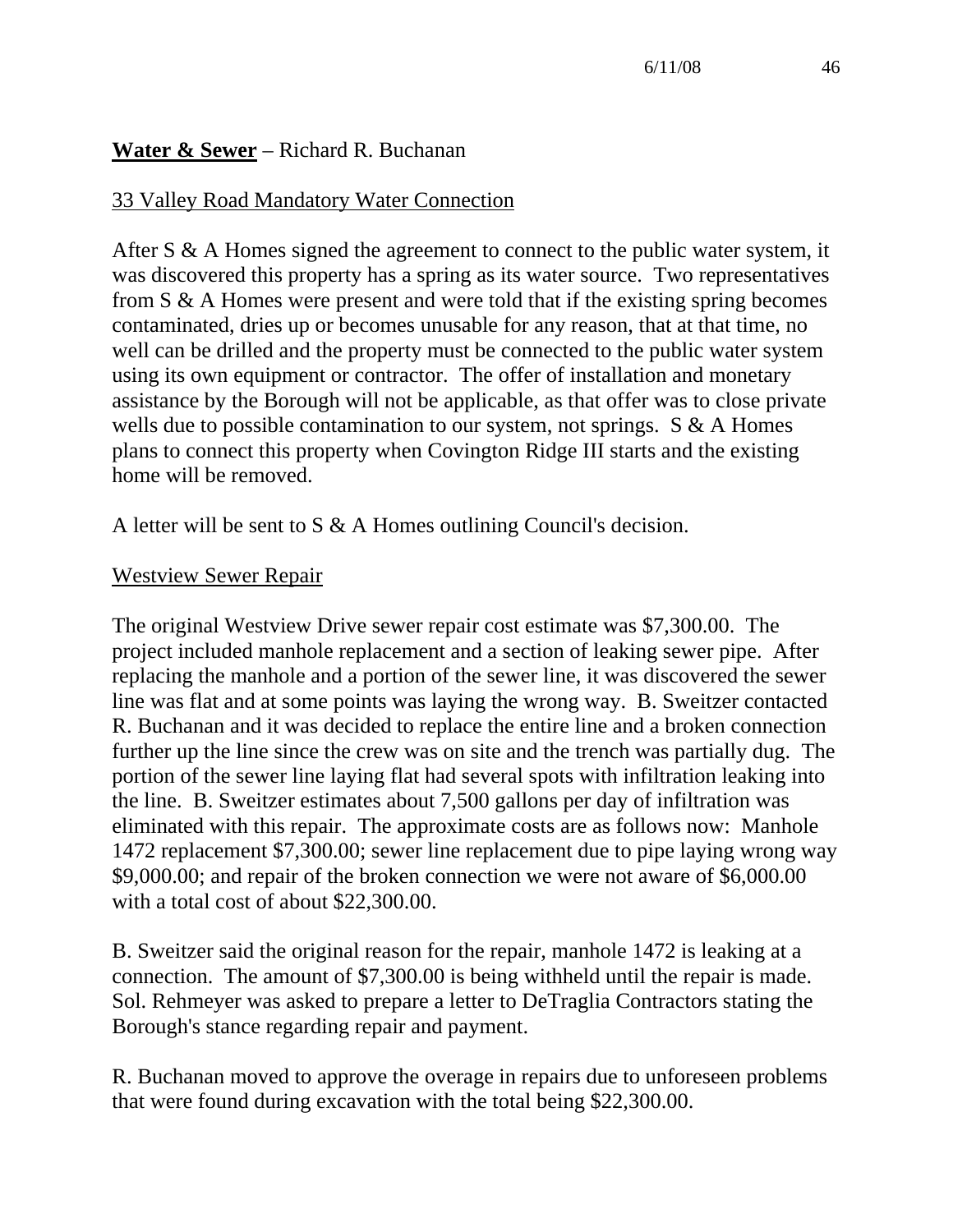E. Stoley seconded. The motion carried with all in favor.

### Remaining Sewer Budget

There is approximately \$5,000.00 remaining in the public works projects sewer budget line for this year after payment of the Westview Drive repairs. There are about 200,000 gallons per day in sewer leaks found from this year's televising. B. Sweitzer will have a total scope of work with potential savings for the July or August meeting.

## **Public Roads & Lighting** – Christopher M. Skoglind

### Road Work

Shiloh Paving will begin the paving project on Monday as follows: base repairs on Northbrook Lane and South Highland Drive. West Maple Avenue, Walnut Avenue and East Clearview Drive will be resurfaced. With additional base repairs needed on Northbrook Lane that surfaced since the bid, the project total will increase to \$74,995.60 rather than the bid amount of \$65,995.60. Northbrook Lane is a by-pass road heavily traveled by both passenger and commercial vehicles. Our representative at PennDOT was called and it was explained why the repairs and costs will be more than the approved bid.

### Crack Sealing

West Forrest Avenue, Shetland Drive and Kratz Road were crack sealed in May at a cost of \$3,999.00.

#### 2010 Paving

Westview Drive should be included in next year's paving work due to the extensive sewer repairs made this year that destroyed a portion of the street.

#### Exit 4 Proposed Changes

Phil Robinson was present again to review a proposal for changes at Exit 4. Phil said the concept was generally accepted by the York County Traffic Coalition. The proposal now includes the closing of the northbound entrance ramp as well and moving the ramps further south to travel east across lands now owned by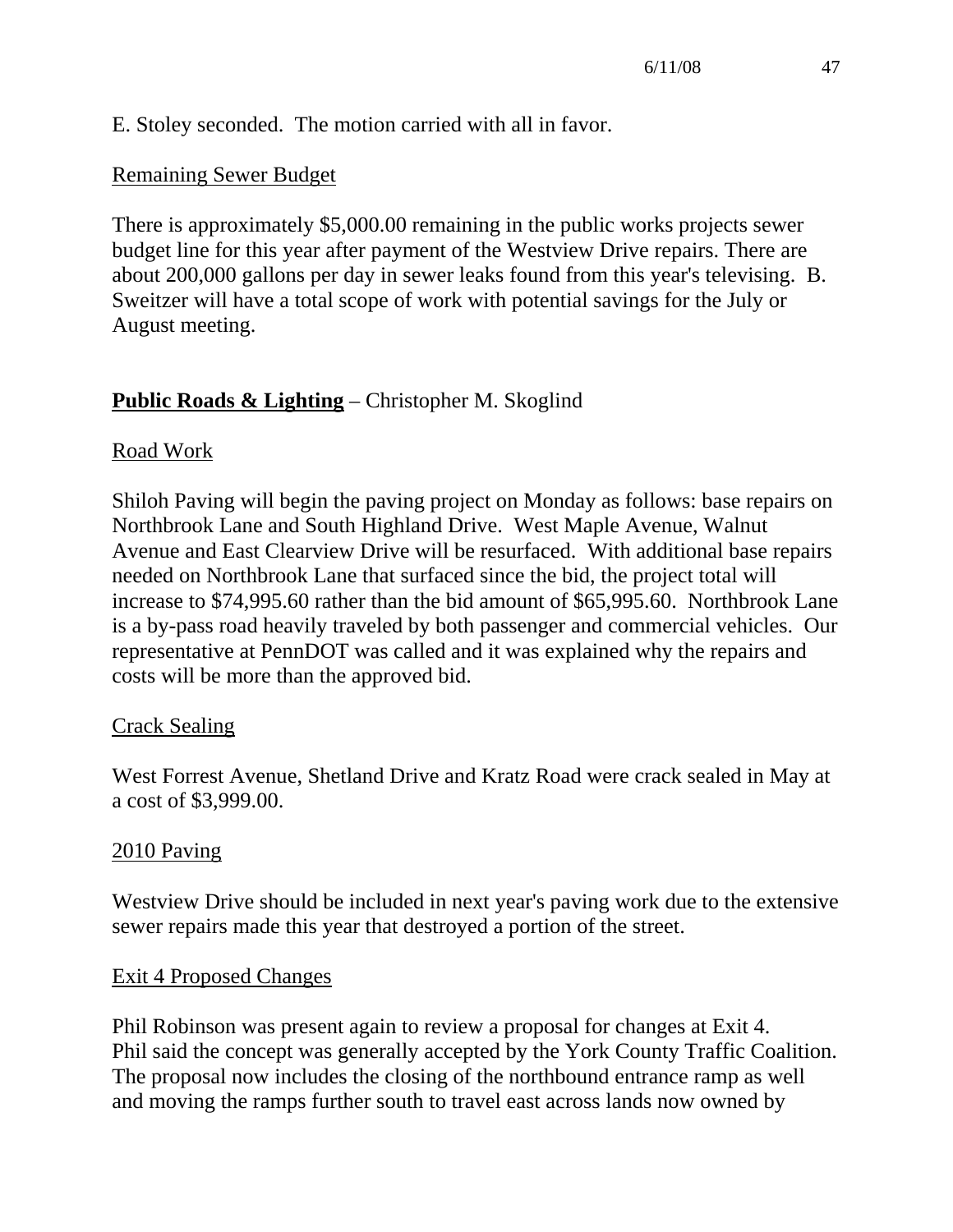Keeny. The area to the south of the Keeny farm is zoned commercial. The owner of the Keeny property has agreed to grant a right of way across this property. Both public and private money would be used for the exit changes. The Borough would not be asked to contribute.

M. Caum moved the Borough send a letter stating it is generally in favor of the coalition looking at the alternate proposal for Exit 4. R. Buchanan seconded. The motion carried with all in favor.

#### 2008 Roadwork

C. Skoglind moved to approve the 2008 roadwork at the increased cost up to \$77,000.00. Motion was withdrawn until we receive the actual bill.

## **Public Lands, Buildings and Finance** – Michael W. Ridgely

## **ENGINEER'S REPORT**

### Carriage Hills Parking Area

Eng. Holley stated for Council's information that his office will be preparing the plan for the new parking area. The work is in the Township.

### Taylor GeoServices, Inc. Site Selection New Well

A proposal was received from Taylor GeoServices, Inc. for site selection work for the new well in the estimated amount of \$5,500.00 which includes 50 hours of personnel time plus expenses. TGS will invoice on a time and material basis in accordance with the standard fee and rate schedule attached to the proposal. Potential sites will be selected based on aerial photographs. After potential sites are selected, it is the Borough's responsibility to notify the property owner to ask for permission to explore with the intent of possible purchase. An agreement would be required.

R. Buchanan moved to approve the proposal from Taylor GeoServices, Inc. and to proceed with the exploration of possible well sites. E. Stoley seconded. The motion carried with all in favor.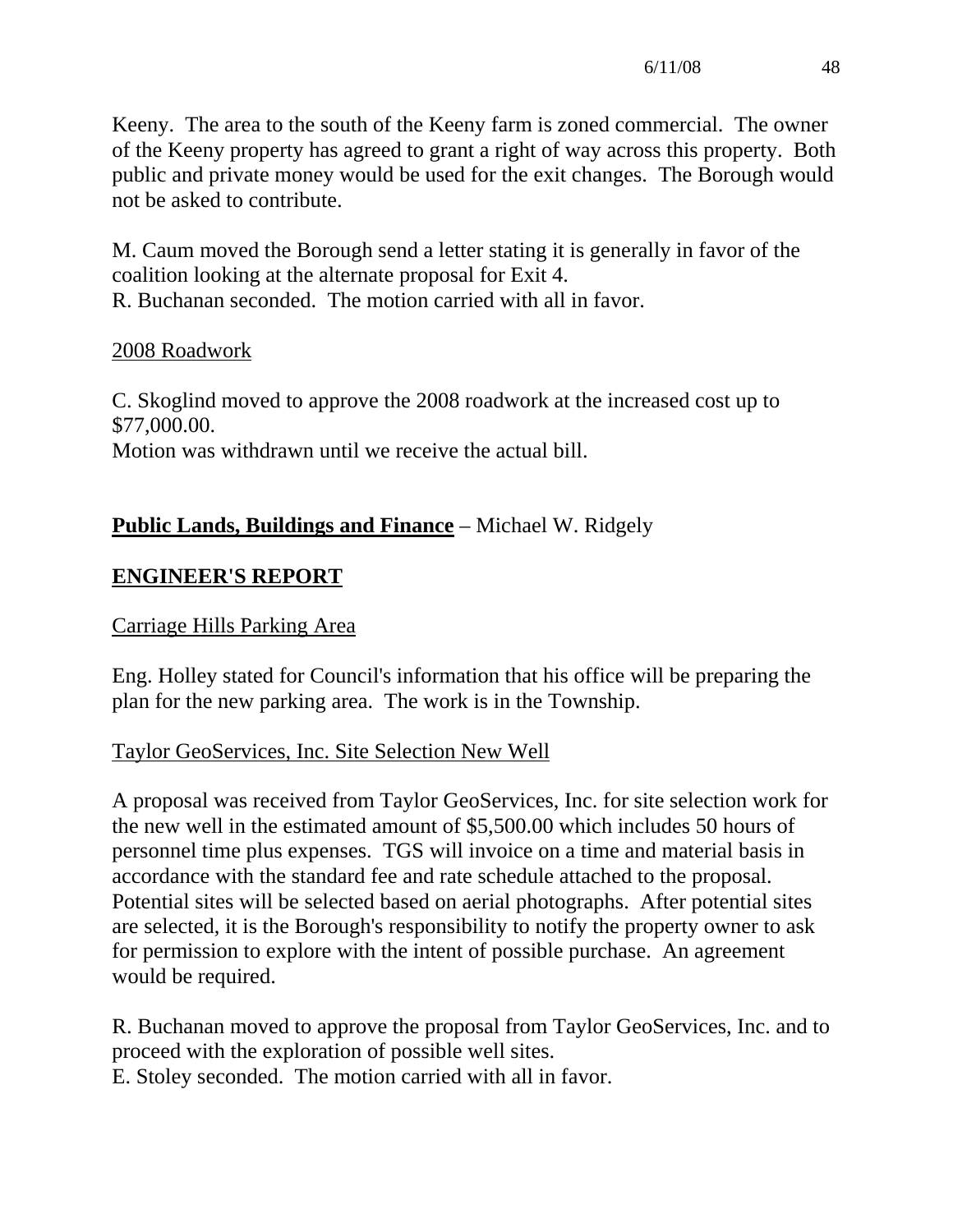# **SOLICITOR'S REPORT**

### Refuse Contract and Bid Specifications

The current contract expires on January 31, 2009. The existing contract was reviewed and the following changes will be made for the new specifications: bidding the contract with two start times to see if there's a cost savings: 6:00 a.m. or 7:00 a.m. with the intent of the hauler starting on Main Street and Forrest Avenue at 6:00 a.m. only; including the dumpster at the Shrewsbury Vol. Fire Company; bid both with and without an escalator clause for fuel surcharge; increase the insurance requirement for Automobile Bodily Injury/Property Damage from \$500,000.00 CSL to \$1,000,000.00, with an umbrella added and naming the Borough as an additional insured. Two extra bags for leaves will run from November 1 through January 31.

The contract will be bid based on current services of two refuse collections a week, one bulky trash item a week, one weekly recycle pickup and the two extra bags for leaves for three months.

Sol. Rehmeyer will prepare the new bid specifications for review with bids being opened at the October meeting and awarded at the November meeting, in time for the winter newsletter.

#### County-wide Curfew Ordinance

A draft ordinance was received from the Sheriff's Office calling for a county-wide 11:00 p.m. curfew with the owner, operator, agent, or employee of an establishment not permitting any minor to remain on their premises between the hours of 11:00 p.m. and 6:00 a.m. unless accompanied by a parent/guardian. Our existing curfew ordinance has an 11:00 p.m. curfew. No changes will be made.

#### Open Records Law Discussion

A discussion on the changes to the open records law will be held on Wednesday, August 27 at the CGA Law Firm. Registration is required.

#### 29 Kratz Road Water Connection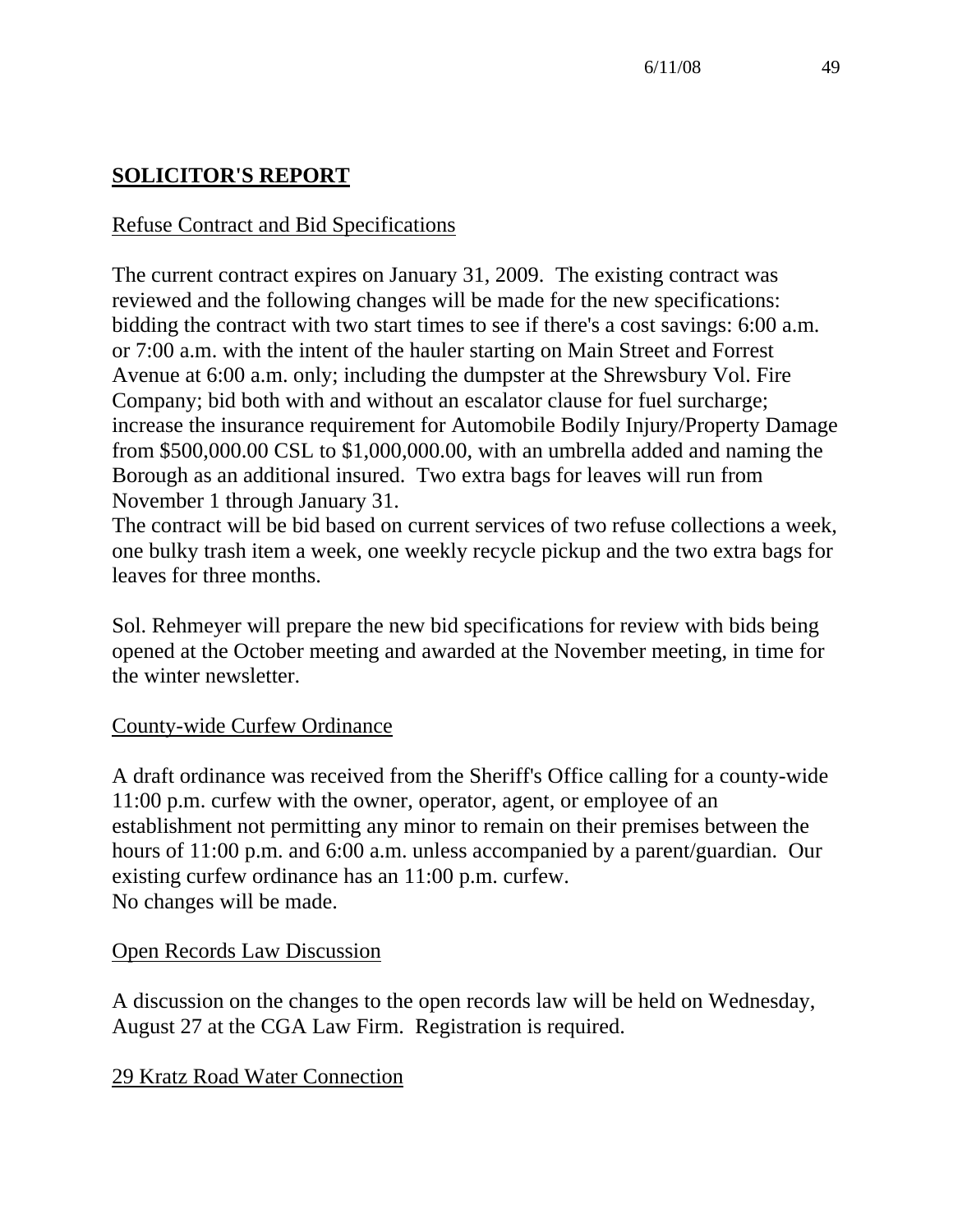B. Sweitzer stated the property owner has not responded to his two phone calls to see where she would like the water brought into the house. Without this information, the Public Works Department cannot proceed with bringing the line up to the point of connection at the house.

### Best Law Firm

It was mentioned that the CGA Law Firm was voted the best firm in York County.

### **Public Safety, Welfare and Personnel** – Michael R. Caum

### Carnival Bingo Help

Council usually helps on Wednesday night, but help is welcome any night.

#### Parade

Mayor Reedy and P. Schnabel will participate in the parade and will represent the Borough.

### **Secretary's Report** – Cindy L. Bosley

### Southern Pennsylvania Radio Club Field Day

The annual field day will be held on Saturday, June 28, which is the same day as the parade.

### York County Borough's Association Meeting

The June meeting is a picnic to be held on Thursday, June 26 at Rocky Ridge Park. P. Schnabel and R. Buchanan will attend.

### **York Area Tax Bureau** – Thomas D. Metz

T. Metz will have more information after the July meeting.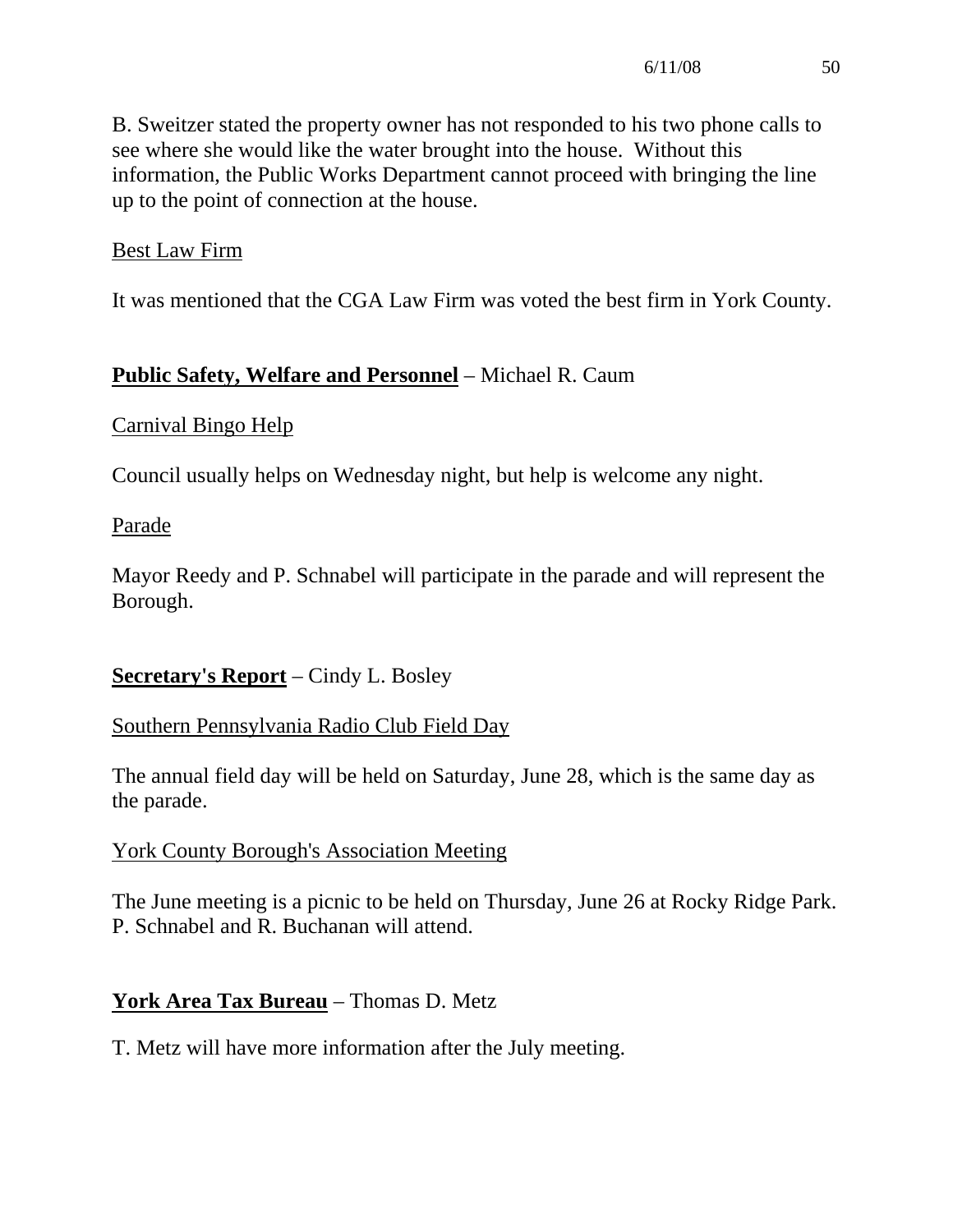## **Subdivision, Land Development and Zoning** – Eric W. Stoley

The McKee/Gainer final subdivision plan to move a property line two feet in order for a retaining wall to be on the correct property will be in front of Council next month. The Planning Commission approved the plan.

### **Planning Commission** – Eric W. Stoley

The Planning Commission is still reviewing the ordinance as it applies to setbacks for decks.

### **UNFINISHED BUSINESS**

### **NEW BUSINESS**

#### Annual Pension Investment Review

C. Skoglind mentioned he and the secretary met with Bob Hall of the R.J. Hall Company to review the pension plan investments. The changes made last year seemed to work well based on the weak economy. The funds received from the State this fall will be distributed equally between the five investment accounts. Bob is reviewing the existing retirement qualifications that include so many years of service and obtaining age 65. Someone starting at age 60 and retiring at age 65 would have the same benefit.

#### Games of Chance – Carnival

R. Buchanan relayed to M. Caum that the fire company should be reminded not to use the wheels games of chance as it is currently illegal. T. Metz stated Rep. Miller's office has a bill in to amend the small games of change and the same was also introduced by Sen. Waugh.

#### New Police Officer

The Civil Service Commission presented a name to the Police Commission for the replacement officer.